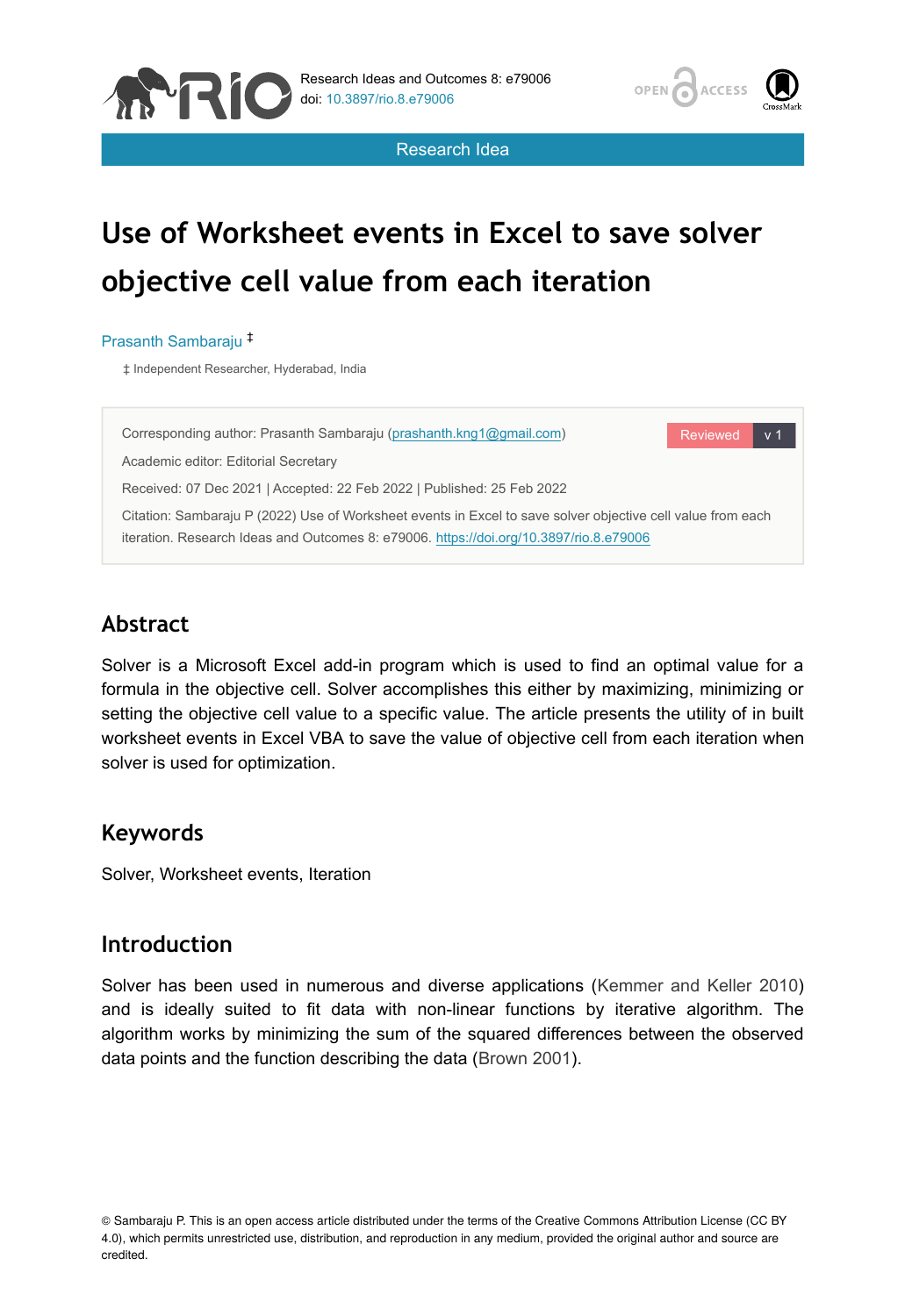# **Methods**

Biochemical oxygen demand (BOD) is used as measure of the pollution produced by domestic and industrial wastes. The data shown in Table [1](#page-1-0) shows BOD data over a range of incubation days [\(Box et al. 2005\)](#page-4-2). Data was fitted into the following model.

<span id="page-1-0"></span>

| Table 1.<br>BOD Data. |              |
|-----------------------|--------------|
| Incubation x (days)   | BOD (mg/L) y |
| 1                     | 109          |
| $\overline{2}$        | 149          |
| 3                     | 149          |
| 5                     | 191          |
| $\overline{7}$        | 213          |
| 10                    | 224          |

$$
Y = b_1 * (1 - exp(-b_2 * x))
$$

(1)

Y is the exponential model describing BOD

 $b<sub>2</sub>$  is the rate constant (parameter 1)

 $b_1$  is the BOD value (parameter 2)

x is incubation time in days

# **Solver Implementation**

a) Data is entered in Excel, incubation days (x) in column A and BOD values (y) in column B.

b) Initial values for  $b_1$  and  $b_2$  are set to 100 and 0.75 in cells F2 and F3.

c) Y calculated was obtained by substituting  $b_1$ ,  $b_2$  and corresponding x values in equation  $(1).$ 

d) Sum of squared errors (SSE) was obtained by squaring the difference between Yobs and Ycalc.

e) Open Solver (In Excel 2013 it is located Data tab). The dialogue box is shown in Fig. [1.](#page-2-0)

f) Solver also option of showing the iteration results (Refer to Fig. [2,](#page-2-1)click options in solver dialogue box). The detailed explanation for controlling solver features are described [\(Brown 2001](#page-4-1)).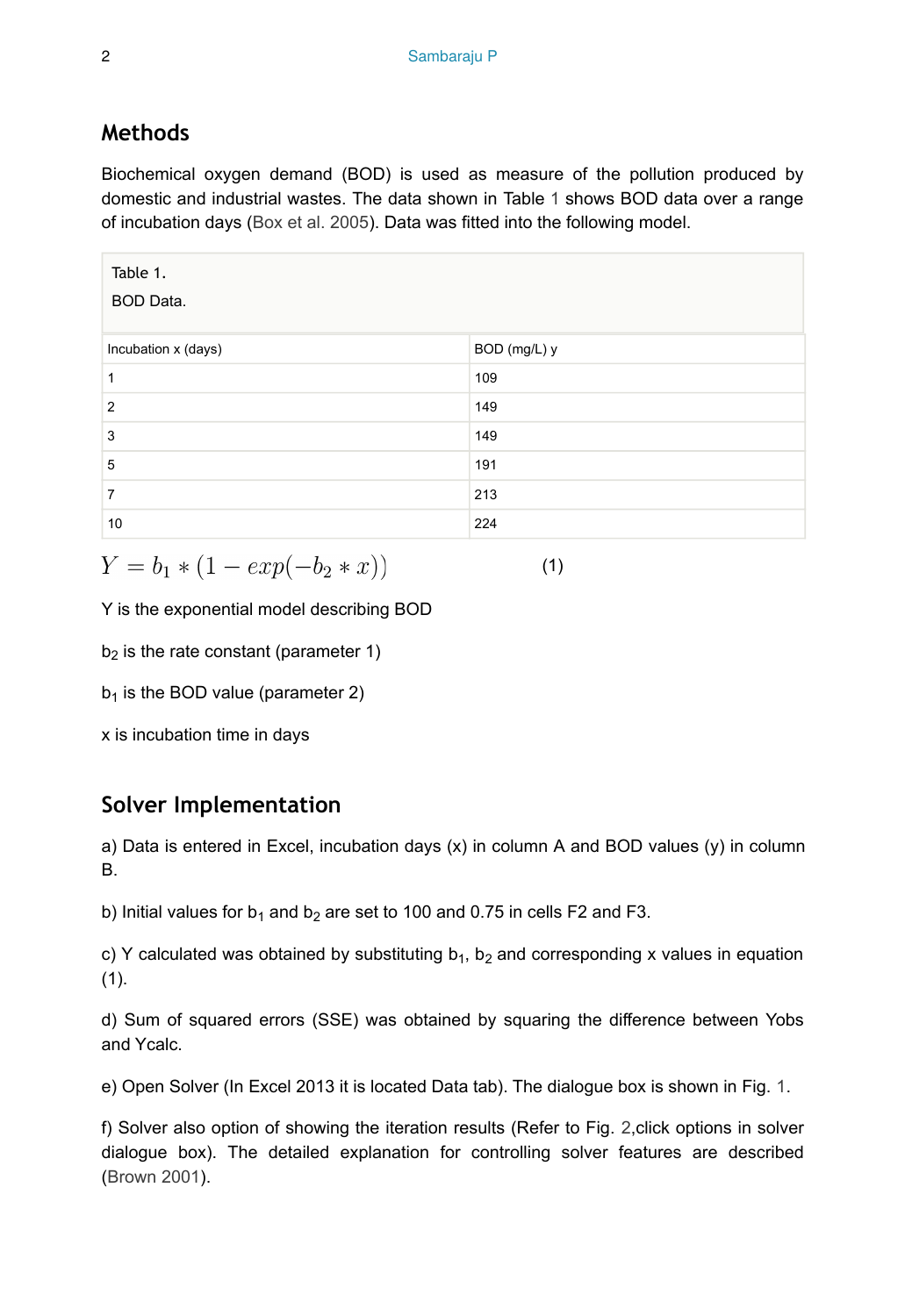#### Use of Worksheet events in Excel to save solver objective cell value from ... 3

<span id="page-2-0"></span>

|                     | HOME<br>INSERT                                                                                                  | G<br>à.<br><b>PAGE LAYOUT</b>    |                          | FORMULAS                                                        | <b>DATA</b>           |            | REVIEW<br>VIEW                                               | Book1 - Excel<br>DEVELOPER                                | POWER QUERY                               |                        |   |                                                                                                                                                                                                                                                                                                                                                  |  |
|---------------------|-----------------------------------------------------------------------------------------------------------------|----------------------------------|--------------------------|-----------------------------------------------------------------|-----------------------|------------|--------------------------------------------------------------|-----------------------------------------------------------|-------------------------------------------|------------------------|---|--------------------------------------------------------------------------------------------------------------------------------------------------------------------------------------------------------------------------------------------------------------------------------------------------------------------------------------------------|--|
|                     | <b>B</b> From Access<br><b>B</b> From Web<br>From Other<br><b>Ch</b> From Text<br>Sources-<br>Get External Data | Existing<br>Connections          | L O<br>Refresh<br>$AB +$ | Connections<br>Properties<br><b>C</b> Edit Links<br>Connections | ĝŢ.                   | 중증<br>Sort | Clean-<br>$\%$ Rea<br>Filter<br><b>ZAdv</b><br>Sort & Filter | Co. Elizabeth Fill<br>Solver Parameters<br>Set Objective: |                                           | B-BConcolidate<br>SFS4 |   |                                                                                                                                                                                                                                                                                                                                                  |  |
| F <sub>2</sub>      | ٠                                                                                                               |                                  | Тv                       | =SUMXMY2(B2:B7,C2:C7)                                           |                       |            |                                                              | To:<br>O Max                                              | $\circledcirc$ Min                        | O Value Of:            | o |                                                                                                                                                                                                                                                                                                                                                  |  |
|                     | Α                                                                                                               | B                                | C                        | D                                                               |                       | E          | F                                                            | By Changing Variable Cells:                               |                                           |                        |   | <b>HERE GEES LIBRE AT 1940 Dat</b><br>$\times$ ob<br>蒾<br>医<br>Add<br>Change<br>Delete<br>Reset All<br>Load/Save<br>v.<br>Options:<br>Select the GRG Nonlinear engine for Solver Problems that are smooth nonlinear. Select the LP<br>Simplex engine for linear Solver Problems, and select the Evolutionary engine for Solver<br>Close<br>Solve |  |
| 1                   | Incubation<br>$x$ (days)                                                                                        | BOD (mg/L)<br>y                  | v<br>calculated          |                                                                 |                       |            |                                                              | <b>SFS2-SFS3</b><br>Subject to the Constraints:           |                                           |                        |   |                                                                                                                                                                                                                                                                                                                                                  |  |
| $\overline{2}$      |                                                                                                                 |                                  | 109 52.76334             |                                                                 | b.                    |            | 100                                                          |                                                           |                                           |                        |   |                                                                                                                                                                                                                                                                                                                                                  |  |
| 3<br>$\overline{4}$ | $\overline{\mathbf{2}}$<br>3                                                                                    | 149<br>149                       | 77,68698<br>89,46008     |                                                                 | b <sub>2</sub><br>SSE |            | 0.75<br>48785.25                                             |                                                           |                                           |                        |   |                                                                                                                                                                                                                                                                                                                                                  |  |
| 5<br>6              | 5<br>$\overline{7}$                                                                                             | 213                              | 191 97 64823<br>99.47525 |                                                                 |                       |            |                                                              |                                                           |                                           |                        |   |                                                                                                                                                                                                                                                                                                                                                  |  |
| $\overline{7}$<br>8 | 10                                                                                                              | 224                              | 99.94469                 |                                                                 |                       |            |                                                              |                                                           |                                           |                        |   |                                                                                                                                                                                                                                                                                                                                                  |  |
| $\,$<br>10          |                                                                                                                 |                                  |                          |                                                                 |                       |            |                                                              |                                                           |                                           |                        |   |                                                                                                                                                                                                                                                                                                                                                  |  |
| 11                  |                                                                                                                 |                                  |                          |                                                                 |                       |            |                                                              |                                                           | Make Unconstrained Variables Non-Negative |                        |   |                                                                                                                                                                                                                                                                                                                                                  |  |
| 12<br>13            |                                                                                                                 | $Y = b_1 * (1 - e^{[-b_2 * x]})$ |                          |                                                                 |                       |            |                                                              | Select a Solving<br>Method:                               | <b>GRG Nonlinear</b>                      |                        |   |                                                                                                                                                                                                                                                                                                                                                  |  |
| 14                  |                                                                                                                 |                                  |                          |                                                                 |                       |            |                                                              |                                                           |                                           |                        |   |                                                                                                                                                                                                                                                                                                                                                  |  |
| 15                  |                                                                                                                 |                                  |                          |                                                                 |                       |            |                                                              | Solving Method                                            |                                           |                        |   |                                                                                                                                                                                                                                                                                                                                                  |  |
| 16<br>17            |                                                                                                                 |                                  |                          |                                                                 |                       |            |                                                              | problems that are non-smooth.                             |                                           |                        |   |                                                                                                                                                                                                                                                                                                                                                  |  |
| 18                  |                                                                                                                 |                                  |                          |                                                                 |                       |            |                                                              |                                                           |                                           |                        |   |                                                                                                                                                                                                                                                                                                                                                  |  |
| 19<br>20<br>21      |                                                                                                                 |                                  |                          |                                                                 |                       |            |                                                              | Help                                                      |                                           |                        |   |                                                                                                                                                                                                                                                                                                                                                  |  |
| 22                  |                                                                                                                 |                                  |                          |                                                                 |                       |            |                                                              |                                                           |                                           |                        |   |                                                                                                                                                                                                                                                                                                                                                  |  |

## Figure 1. doi

Solver implementation: Objective cell in F4 (minimize sum of squared errors) by changing values of  $b_1$  and  $b_2$  in cells F2 and F3 respectively.

<span id="page-2-1"></span>

| Options                                    |              | ×      |
|--------------------------------------------|--------------|--------|
| All Methods   GRG Nonlinear   Evolutionary |              |        |
| <b>Constraint Precision:</b>               | 0.000001     |        |
| Use Automatic Scaling                      |              |        |
| Show Iteration Results                     |              |        |
| Solving with Integer Constraints           |              |        |
| Ignore Integer Constraints                 |              |        |
| Integer Optimality (%):                    | $\mathbf{1}$ |        |
| Solving Limits                             |              |        |
| Max Time (Seconds):                        |              |        |
| Iterations:                                |              |        |
| Evolutionary and Integer Constraints:      |              |        |
| Max Subproblems:                           |              |        |
| Max Feasible Solutions:                    |              |        |
|                                            |              |        |
|                                            |              |        |
|                                            | OK           | Cancel |

Solver options tab.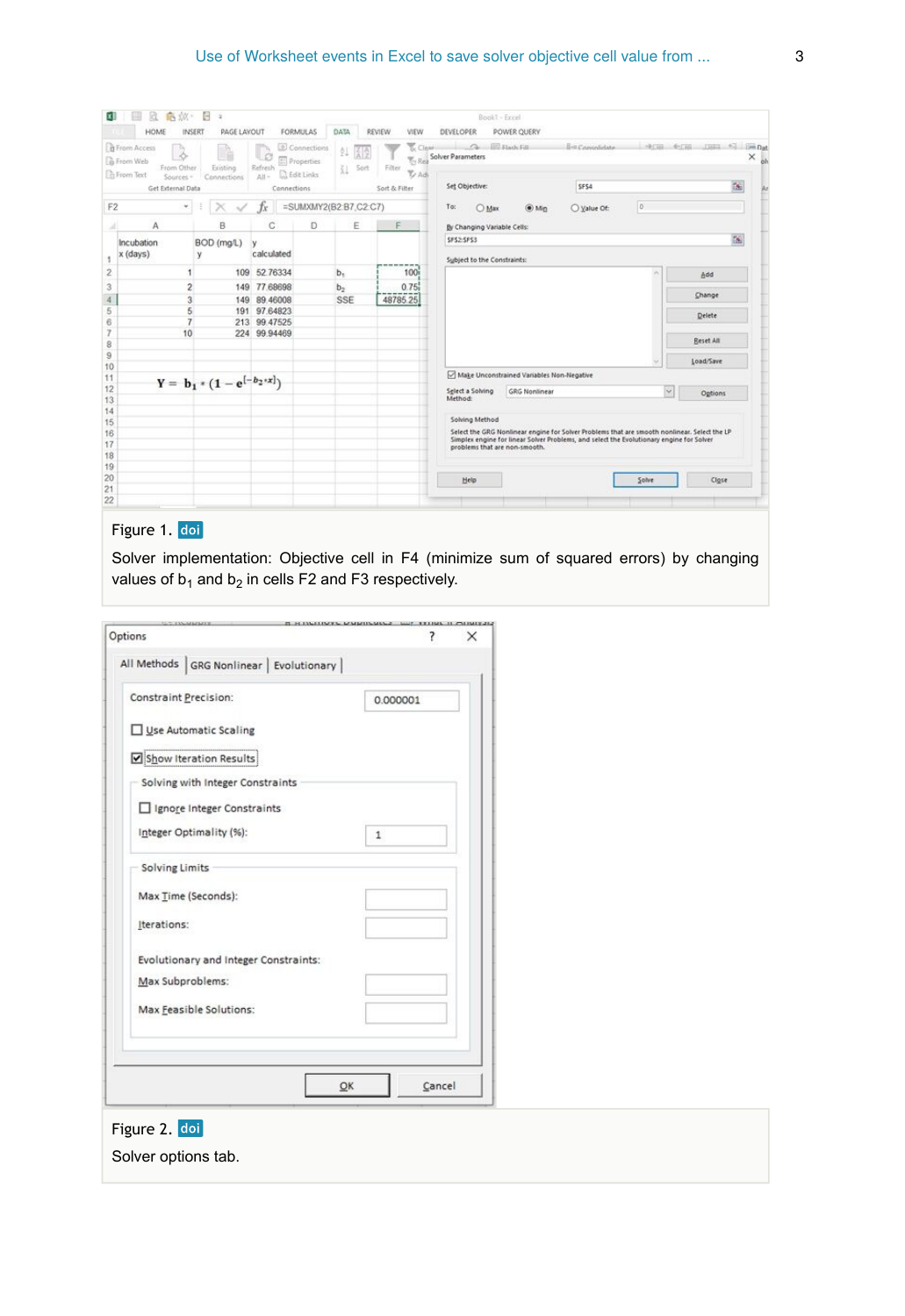g) When the show iteration results is selected the following message is displayed, it prompts the user either to continue, stop or save scenario (Refer Fig. [3\)](#page-3-0).

<span id="page-3-0"></span>

h) The user has to manually select an option to show results of each iteration. This would considerably increase the time for reaching an optimal solution.

i) The results obtained for parameters  $b_1$ ,  $b_2$  and SSE after solver implementation matched with the reported values [\(Box et al. 2005\)](#page-4-2).

### **Excel VBA to get result from each iteration**

The worksheet change event macro (as shown in Fig. [4\)](#page-3-1) is triggered, when the value in either cells F2 or F3 changes, then these values are copied and are pasted in columns J  $(b_1)$ , K  $(b_2)$  and L (SSE) respectively. The values of  $b_1$ ,  $b_2$  (top) and SSE (bottom) for each iteration during the solver optimization are plotted in Fig. [5.](#page-4-3) The Excel macro file is included in Suppl. material [1](#page-5-0)

<span id="page-3-1"></span>

# **Conclusion**

This article demonstrates the use of Excel worksheet events to obtain the objective cell values after each iteration. The number of objective cell values obtained is dependent on the constraint precision value.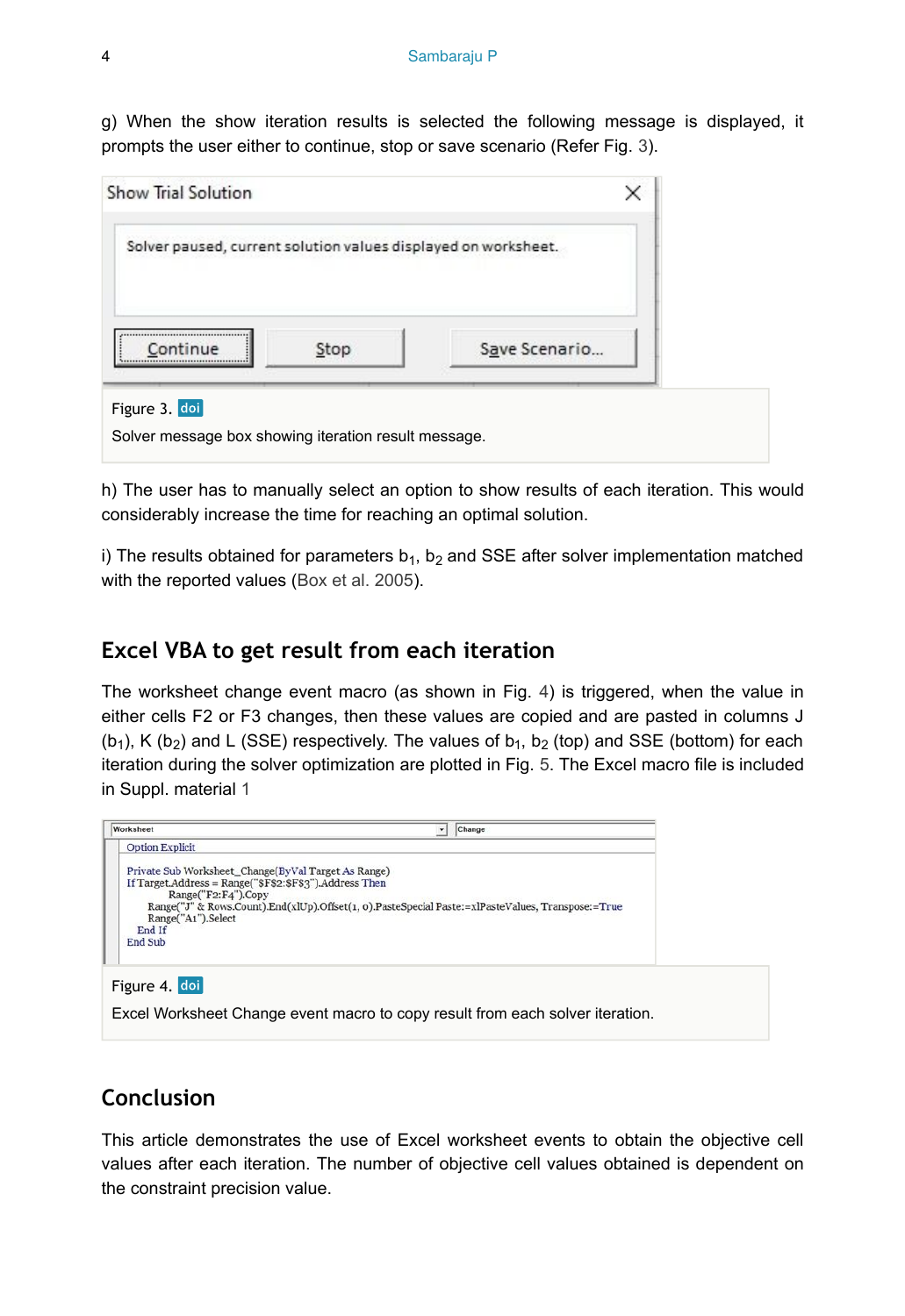<span id="page-4-3"></span>

#### Figure 5. doi

Plot showing the values of  $b_1$ ,  $b_2$  (top) and SSE (bottom) for each iteration during the solver optimization.

## **References**

- <span id="page-4-2"></span>• Box GP, Hunter JS, Hunter W (2005) Statistics for Experimenters: Design, Innovation, and Discovery. Second. Wiley
- <span id="page-4-1"></span>• Brown AM (2001) A step-by-step guide to non-linear regression analysis of experimental data using a Microsoft Excel spreadsheet. Computer Methods and Programs in Biomedicine 65 (3): 191‑200. [In English][. https://doi.org/10.1016/](https://doi.org/10.1016/s0169-2607(00)00124-3) [s0169-2607\(00\)00124-3](https://doi.org/10.1016/s0169-2607(00)00124-3)
- <span id="page-4-0"></span>• Kemmer G, Keller S (2010) Nonlinear least-squares data fitting in Excel spreadsheets. Nature Protocols 5 (2): 267‑281. <https://doi.org/10.1038/nprot.2009.182>